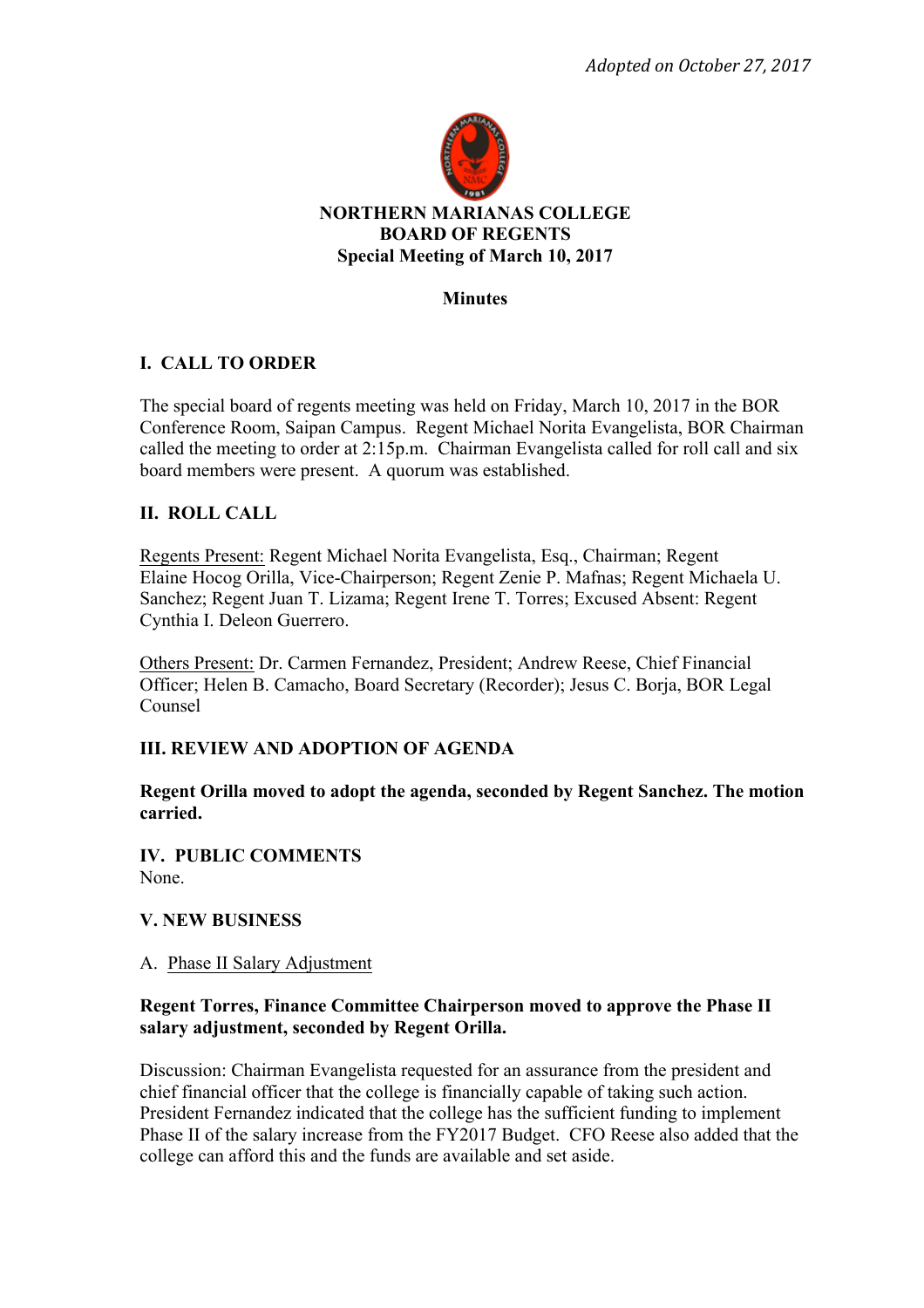#### **After discussion, the chairman called for a vote, motion carried. Chairman Evangelista congratulated the college.**

#### B. Board of Regents Committees

Chairman Evangelista approved the appointments as presented by Regent Sanchez.

Human Resources Committee Chair: Regent Juan T. Lizama Members: Regent Zenie P. Mafnas; Regent Elaine Hocog Orilla

Finance Committee Chair: Regent Irene T. Torres Members: Regent Michaela U. Sanchez; Regent Zenie P. Mafnas

Audit Committee Chair: Regent Zenie P. Mafnas Members: Regent Irene T. Torres; Regent Elaine Hocog Orilla

Program Committee Chair: Regent Elaine Hocog Orilla Members: Regent Irene T. Torres; Regent Cynthia I. Deleon Guerrero

Regent Nominating Committee Chair: Regent Michaela U. Sanchez Members: Regent Juan T. Lizama; Regent Cynthia I. Deleon Guerrero

Alternate Member: Regent Michael N. Evangelista, Esq., Chairman

#### C. FY2018 Appropriations Budget

Regent Torres informed the board that the finance committee met and reviewed the FY2018 Appropriations Budget. She stated that the committee is ready to present the proposed budget to the full board for adoption.

#### **Regent Torres moved to approve the FY2018 Appropriations Budget request, seconded by Regent Sanchez.**

Discussion: Chairman Evangelista called upon the president to present the proposed FY2018 Appropriations Budget. President Fernandez provided a brief summary of the budget proposal for FY2018 to include the salary scale and the changes to the organizational chart. CFO Reese presented the following.

FY2018 Appropriations Budget Request (budget document attached):

- 1. FY2019 budget request total amount of \$10.1M.
- 2. Total Personnel Cost for existing employees for FY17 and FY18 is approximately the same - \$6.8Million

Breakdown: Additional funding sources from the government to cover personnel: